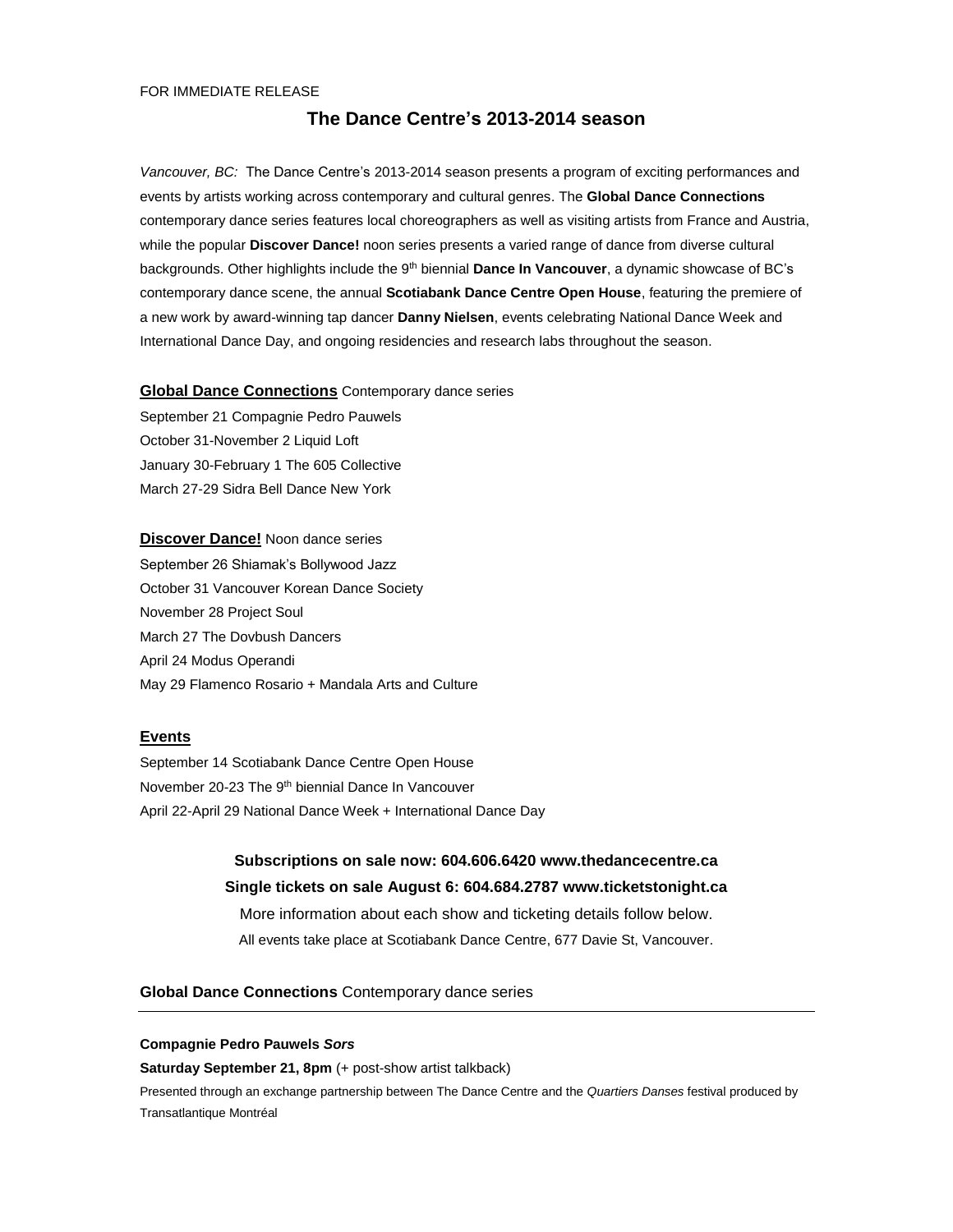Born in Belgium and now based in France, Pedro Pauwels has built a reputation as an inventive choreographer and arresting performer. *Sors* (*Get Out*) is a new solo inspired by German expressionist pioneer Mary Wigman's legendary 1914 solo *Witch Dance*. Pauwels commissioned four very different choreographers - Japan's Carlotta Ikeda, South Africa's Robyn Orlin and France's Josef Nadj and Jerome Thomas – to create with him a striking contemporary vision of a present-day sorcerer, which conveys the passionate intensity of the original with vivid theatricality and unexpected humour. www.cie-pedropauwels.fr Pedro Pauwels is presented through an ongoing exchange partnership between Transatlantique Montreal and The Dance Centre, which since 2008 has facilitated the presentation of BC-based artists at the Quartiers Danses Festival, and brought artists from the Festival to perform in Vancouver. www.quartiersdanses.com ---

#### **Liquid Loft** *Running Sushi*

**Thursday-Saturday October 31-November 2, 8pm** Post-show artist talkback November 1 Austria's Liquid Loft burst onto the dance scene in 2005, winning international acclaim and awards including a Golden Lion at the Venice Biennale for their brilliantly idiosyncratic works. *Running Sushi* is a provocative duet served up as a menu of dance dishes that are randomly selected by the audience. A cartoon Manga couple on the verge of a breakdown grapples with desire, shame, fashion, and chopsticks, their precisely executed movements echoing the two-dimensional Japanese 'superflat' style. Casting a satirical eye over the shallowness of consumer culture, *Running Sushi* delivers trenchant social commentary with dazzling skill and wit. www.liquidloft.at

---

#### **The 605 Collective** *Inheritor Album*

# **Thursday-Saturday January 30-February 1, 8pm** Post-show artist talkback January 31

Presented with the PuSh International Performing Arts Festival

The 605 Collective returns with the trademark explosive, urban-infused style that has propelled the company to the forefront of the national dance scene, in a newly-imagined version of the hit *Inheritor Album*. An exploration of the concept of inheritor and predecessor, the work weaves multiple short pieces together to build an album of extraordinarily affecting images and movement. Performed by six thrillingly athletic dancers, the piece is set to an atmospheric electronic score and integrates stunning animations by LA-based media artist Miwa Matreyek. www.605collective.com www.pushfestival.ca

---

#### **Sidra Bell Dance New York** *STELLA* **+ New Work**

#### **Thursday-Saturday March 27-29, 8pm** Post-show artist talkback March 28

#### Presented with Chutzpah! PLUS

New York choreographer Sidra Bell is rapidly gaining an international profile for her visceral work, which ignites the imagination and unravels the complexities of the human condition through a distinctly female lens: her creations have been described as brainy, exuberant, sensual, romantic and intensely physical. STELLA is a series of theatrical statements which show how remarkable – and unremarkable – our humanity can be, as we struggle to leave a permanent mark or imprint. Dark and probing, ecstatic and fantastical, STELLA is performed by a crack ensemble of fearless and technically honed dancers. A brand new work by Bell will complete this searing double bill. www.sidrabelldanceny.org www.chutzpahfestival.com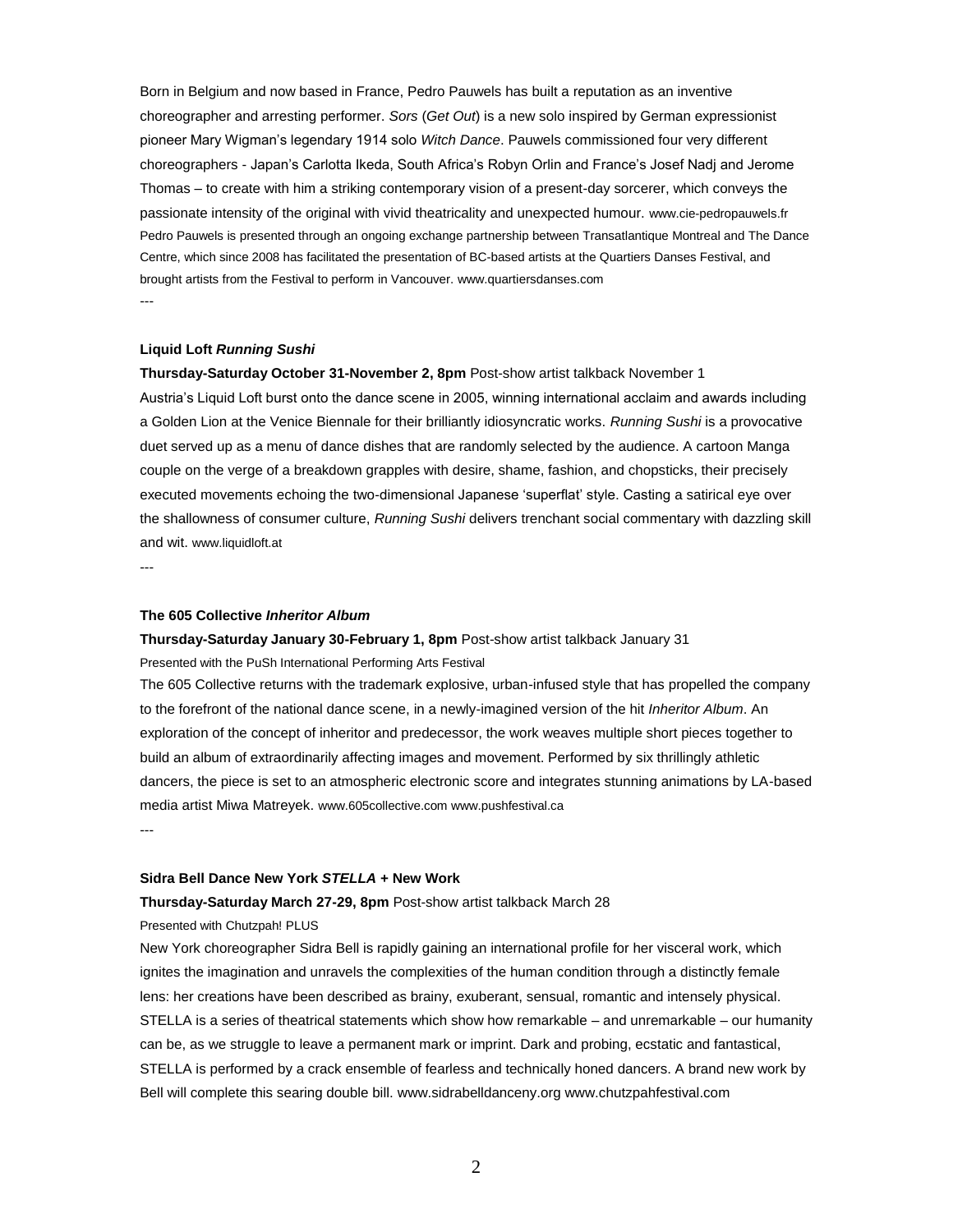**Global Dance Connections single tickets on sale August 6** from \$30/\$22 students & seniors, available from Tickets Tonight 604.684.2787 (service charges apply) and online at www.ticketstonight.ca. **Subscription packages and group rates** available from 604.606.6420 www.thedancecentre.ca.

# **Discover Dance!** noon dance series

The popular noon series offers informative and inspiring shows by BC-based dance companies which combine performance, question-and-answer sessions with the artists, and sometimes even audience participation.

## **Shiamak's Bollywood Jazz Thursday September 26, 12 noon**

Shiamak Davar is known as the guru of modern dance in India and is responsible for revolutionizing India's dance scene, especially in the film and theatre industry. The Shiamak Dance Team, Vancouver showcases his dynamic fusion of Bollywood and jazz in a high-energy performance which bursts with vitality and fun. www.shiamak.com

# **Vancouver Korean Dance Society Thursday October 31, 12 noon**

Renowned for its fluid elegance and splendour, Korean dance reflects thousands of years of history and ranges from graceful dances rooted in shamanistic rituals to joyful responses to the natural world. This illuminating performance presents a selection of breathtaking and intricate dances, which also feature stunning silk costumes and the skillful use of fans and drums. www.koreandance.ca

# **Project Soul Thursday November 28, 12 noon**

Project Soul is a high-impact crew working at the forefront of Vancouver's urban dance scene, with a reputation for bringing street dance in its rawest form to audiences of all ages. In an exciting presentation of hip hop, popping, locking, breakdancing, waacking and more, the company will demonstrate the many different aspects of street dance, its spontaneity and freshness, and powerful creative drive. www.projectsoulproductions.com

# **The Dovbush Dancers Thursday March 27, 12 noon**

Ukrainian Folk-Stage Dance is famed for its exuberance, colourful costumes and brilliant virtuosity, and has exploded in popularity around the world. This ebullient ensemble will perform a diverse repertoire of dances from different regions, exploring the cultural and geographic influences that have shaped Ukrainian dance's development, and highlighting its deep connections to classical ballet and character dance techniques. www.auucvancouver.ca

## **Modus Operandi Thursday April 24, 12 noon**

The energy and skill of a new generation takes the stage with a performance by the talented young dancers of Modus Operandi. Now in its seventh season, this rigorous training program run by Vancouver's Out Innerspace Dance Theatre produces versatile and accomplished contemporary dancers who perform with technical power and theatrical intelligence, and go on to work professionally with companies across Canada. Presented as part of National Dance Week. www.outinnerspace.ca/mo

## **Flamenco Rosario + Mandala Arts and Culture Thursday May 29, 12 noon**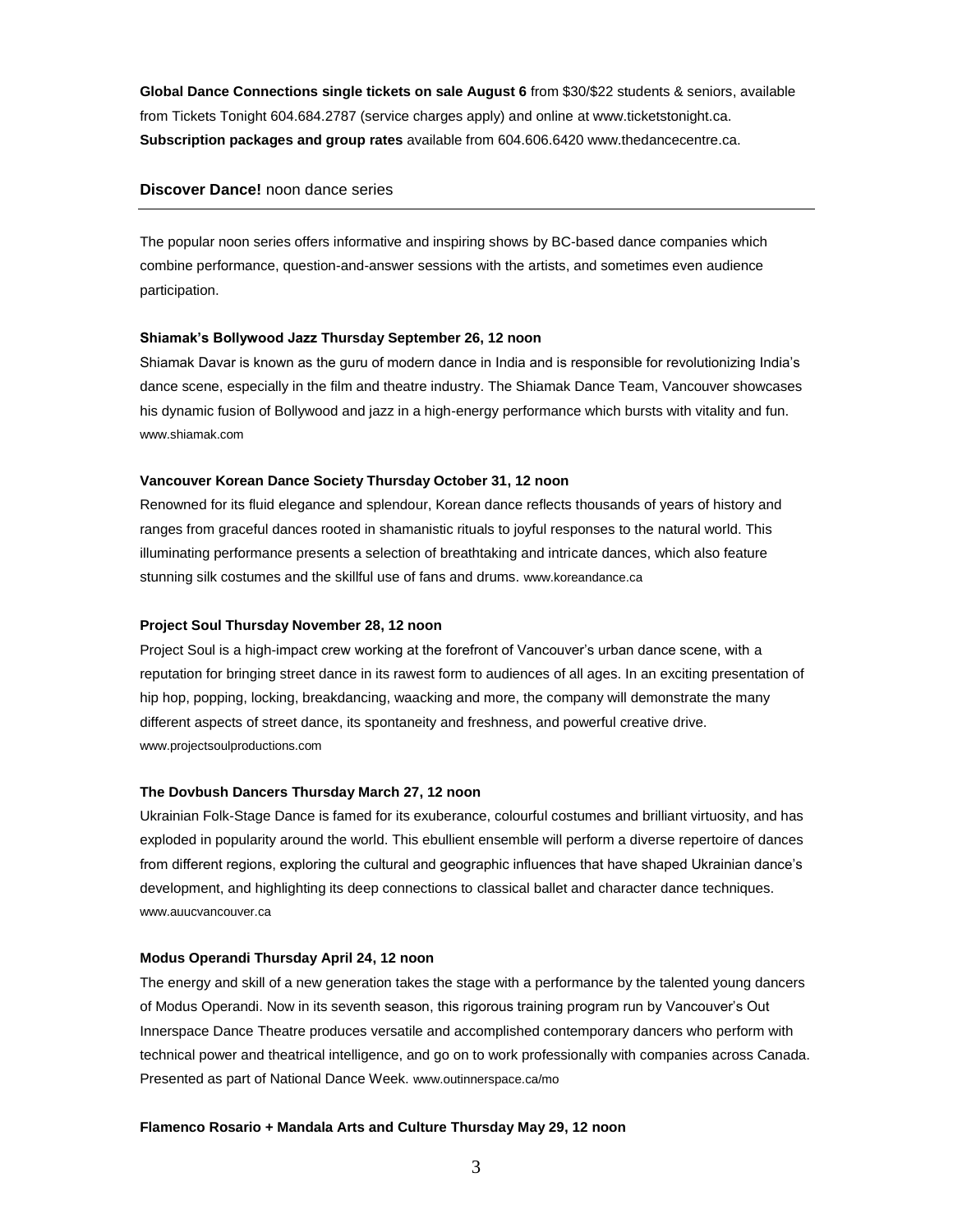Two of Vancouver's most esteemed dance companies join forces to present a stimulating program of flamenco and the bharata natyam style of classical Indian dance. These two contrasting styles share ancient cultural origins, which can be seen in the percussive footwork, complex rhythms, and detailed use of the hands. This performance traces the similarities, differences and ongoing evolution of two vibrant and beautiful dance genres. www.flamencorosario.org www.mandalarts.ca

**Discover Dance! Single tickets on sale August 6** \$12/\$10 students, seniors and children from Tickets Tonight 604.684.2787 (service charges apply) and online at www.ticketstonight.ca. **Subscription packages and group rates** available from 604.606.6420 www.thedancecentre.ca.

## **Events**

# **Scotiabank Dance Centre Open House**

#### **Saturday September 14**

#### **Free events 11am-5pm, performance 8pm**

The annual Open House celebrates Canada's flagship dance facility with a day of free open classes, workshops, studio showings and special events, showcasing a host of different dance styles. Full schedule of events to be announced.

#### **Performance 8pm: Danny Nielsen** *LOVE.BE.BEST.FREE*

#### Premiere

Danny Nielsen is one of Canada's brightest young tap talents and a rising star on the international scene, known for his astonishing technical prowess, musical flair and innovative approach.

*LOVE.BE.BEST.FREE* is his first full-evening tap creation: it follows a man's quest for love, and his journey of personal discovery. How far will we lose ourselves to find love with someone else? An electrifying all-male cast comprising Ryan Foley, Shay Kuebler, Johnathan Morin and Nielsen himself tells a story for our times through tap, with live music by singer/songwriter Andrea Superstein and pianist Sharon Minemoto. Presented through the Santa Aloi Award

**Performance tickets** \$26/\$20 from Tickets Tonight: 604.604.2787 www.ticketstonight.ca The Open House is presented with the support of Scotiabank

---

## **The 9th biennial Dance In Vancouver**

**Wednesday-Saturday November 20-23, 7pm and 9pm.** Artist talkbacks after each 9pm show. Dance In Vancouver celebrates the energy and originality of our contemporary dance scene, with four days of performances showcasing some of British Columbia's most exciting companies. There will also be free studio showings, events and discussions – full schedule to be announced. Curated by Jeanne Holmes, Artistic Producer of the Canada Dance Festival.

\* denotes excerpt of a longer work

# **Program One: Wen Wei Dance** *Made in China\** **+ Tara Cheyenne Performance** *Highgate\** **Wednesday November 20, 7pm + Saturday November 23, 9pm**

Wen Wei Wang's intimate new work is a collaboration with Gao Yanjinzi, Artistic Director of Beijing Modern Dance Company, and Qiu Xia He, of Vancouver's Silk Road Music. Through dance, music, storytelling and multimedia they explore individual personal narratives that are bound by a shared Chinese heritage, and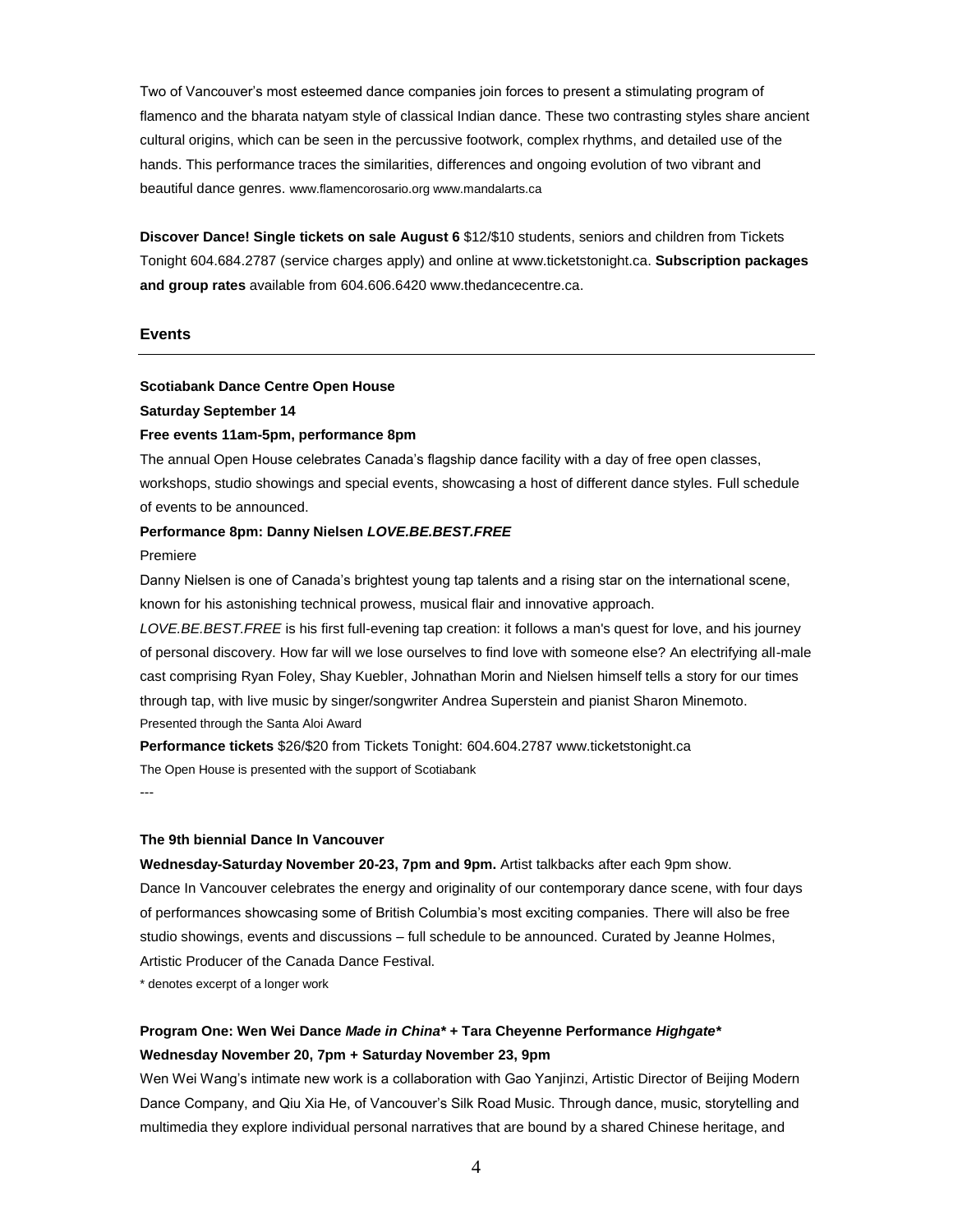how their traditional artistic forms have evolved in a modern world. *Highgate* is a morbid romp through Victorian funerary culture, jumping straight from the darkest part of Tara Cheyenne Friedenberg's imagination. Reflecting personal and collective grief, a band of figures captivate in this fascinating gothic dance of death, physical oddity, humour, and horror. www.wenweidance.ca www.taracheyenne.com

# **Program Two: Sarah Chase/Astrid Dance and Andrea Nann/Dreamwalker Dance Company** *new work\** **+ Joe Ink** *Left*

#### **Wednesday November 20, 9pm + Saturday November 23, 7pm**

The hypnotic works of Sarah Chase are rooted in a distinctive style which combines words and stories with movement, underpinned by influences including mathematics, memory, and the natural landscape. Commissioned by Toronto's Dreamwalker Dance Company, her new work for the exquisite dancer Andrea Nann integrates these elements to achieve a simple yet compelling aesthetic, full of poetic resonance. Quirky and wickedly sophisticated, *Left* is one of Joe Laughlin's most enduring and popular works, depicting a man coming to terms with his life in a tightly focused pas de deux – with a teacup. www.dreamwalkerdance.com www.joeink.ca

# **Program Three: dumb instrument Dance/Ziyian Kwan** *the neck to fall* **+ Vision Impure and Nova Dance** *DVOTE: Lust, Madness and Mayhem\**

#### **Thursday November 21, 7pm + Friday November 22, 9pm**

*the neck to fall* is a solo created and performed by the exceptional dancer Ziyian Kwan. Featuring an original score by cellist Peggy Lee and percussionist Dylan van der Schyff, it examines a woman's vulnerability by sifting through layers of persona, each danced with distinct kinetic motifs: levity, gravity, implosion and grace. Vision Impure's Noam Gagnon teams up with the innovative bharata natyam dancer Nova Bhattacharya for a daring and intense duet exploring the profound connection between two human beings, touching on themes of devotion, submission, sexuality and spirituality. www.dumbinstrumentdance.com www.visionimpure.org www.novadance.ca

# **Program Four: plastic orchid factory** *\_post\** **+ battery opera performance** *Everything* **Thursday November 21, 9pm + Friday November 22, 7pm**

*\_post* is a multi-disciplinary work that frames the allure, elegance and cultural disconnect of classical ballet in Western Canada. With four classical dancers, a deconstructed piano score, and the unexpected use of ballet's iconic tulle and pointe shoes, choreographer James Gnam creates a thought-provoking and visually stunning examination of beauty, nobility, partnership and power. Su-Feh Lee's mesmerizing solo *Everything* is set to Barry Truax's I Ching-inspired electroacoustic score, and conjures up a theatrical ritual of smoke, numbers and flying objects in order to negotiate the history she carries in her body with the history of the territory on which she dances. www.plasticorchidfactory.com www.batteryopera.com

**Dance In Vancouver single tickets on sale August 6** \$30/\$22 students & seniors, available from Tickets Tonight 604.684.2787 (service charges apply) and online at www.ticketstonight.ca. **Subscription packages and group rates** available from 604.606.6420 www.thedancecentre.ca.

**National Dance Week/International Dance Day April 22-29** 

---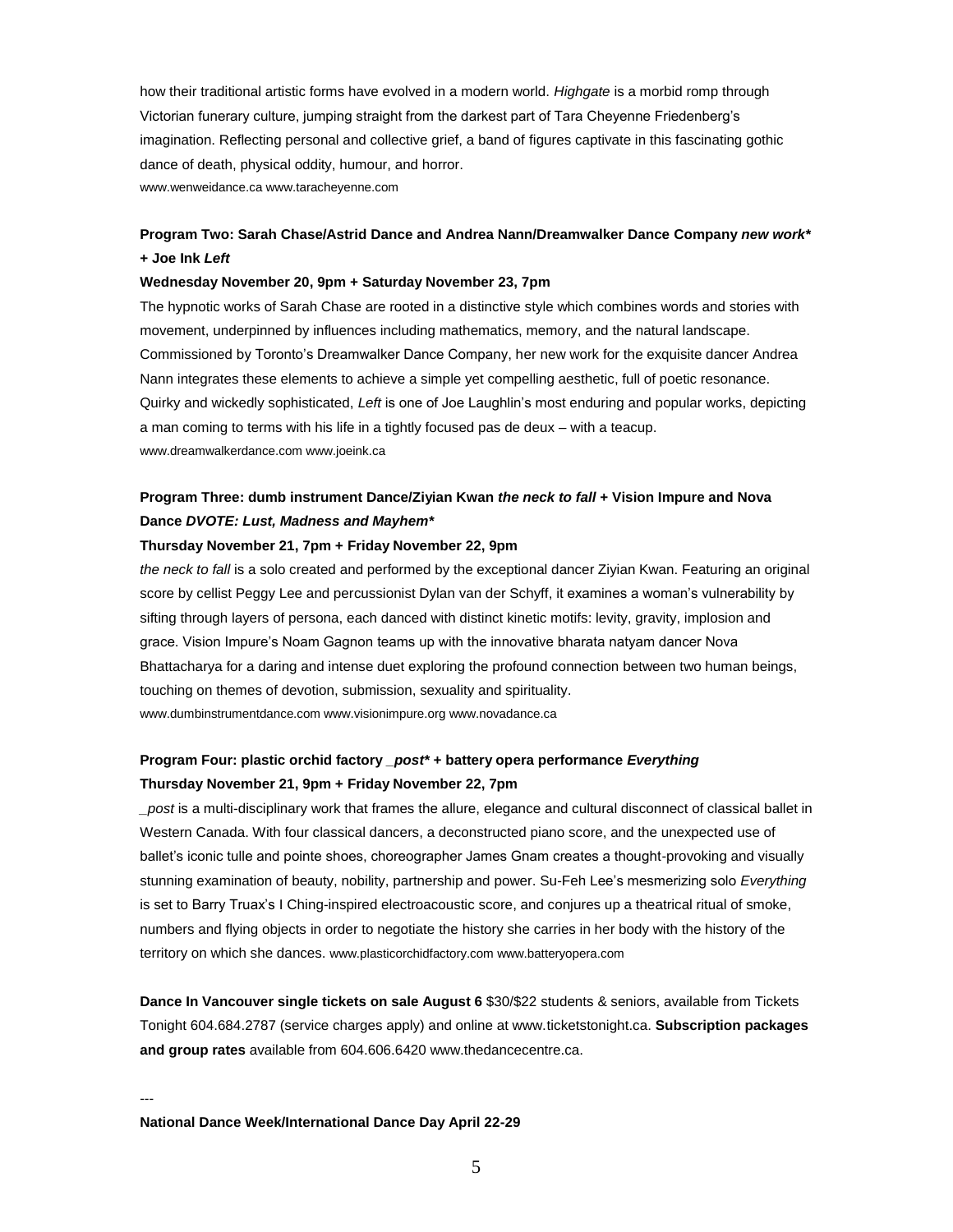Canada's National Dance Week leads up to International Dance Day, which celebrates the art of dance worldwide every April 29. Full program of events to be announced.

# **Residencies and Labs**

Informal studio presentations and discussions coming out of The Dance Centre's research and development programs will take place throughout the season – dates and times to be announced:

**Artist residencies** provide support and fully subsidized studio space at Scotiabank Dance Centre to assist choreographers in the development of new works, with activities ranging from creation and teaching to studio showings and performances. Technical residencies offer production support to artists preparing for full theatre presentations.

**2013-2014 Artists-in-Residence:**

Deanna Peters Karen Jamieson Paras Terezakis Sarah Chase and Andrea Nann The 605 Collective

**DanceLab** The DanceLab interdisciplinary research program supports collaboration between choreographers and artists working in other disciplines, providing fully subsidized studio space for research into cross-art form collaboration. At the end of the Lab the artists open up the process to the public with an informal free studio presentation.

# **2013-2014 DanceLab choreographers and collaborators:**

Anna Kraulis with Hannah Carpendale (environmental activist) and Leslie Kennah (filmmaker) Jen Cole with Michael Bean (acting coach), Jennifer Mascall (choreographer), Sarah Ballard Gallos, Tera Hawes, Carmen Smith-Morpurgo, Jamee Valin (dancers) MACHiNENOiSY (Delia Brett and Daelik) with Benjamin Larose (designer and costume artist)

# **Information: 604 606 6400 www.thedancecentre.ca**

# **www.facebook.com/thedancecentre www.twitter.com/dancecentre**

**About The Dance Centre** Established in 1986 as a resource centre for the dance profession and the public in British Columbia, The Dance Centre has expanded into a multifaceted organization offering a range of activities unparalleled in Canadian dance. It presents performances and public events; provides programs, resources and support for dance professionals; operates Scotiabank Dance Centre, Canada's flagship dance facility; and works to promote BC dance.

[http://thedancecentre.ca/the\\_dance\\_centre\\_s\\_2013\\_2014\\_season](http://thedancecentre.ca/the_dance_centre_s_2013_2014_season)

- 30 –

## **Media contact: Heather Bray, Marketing Manager T: 604 606 6412 F: 604 606 6401 marketing@thedancecentre.ca**